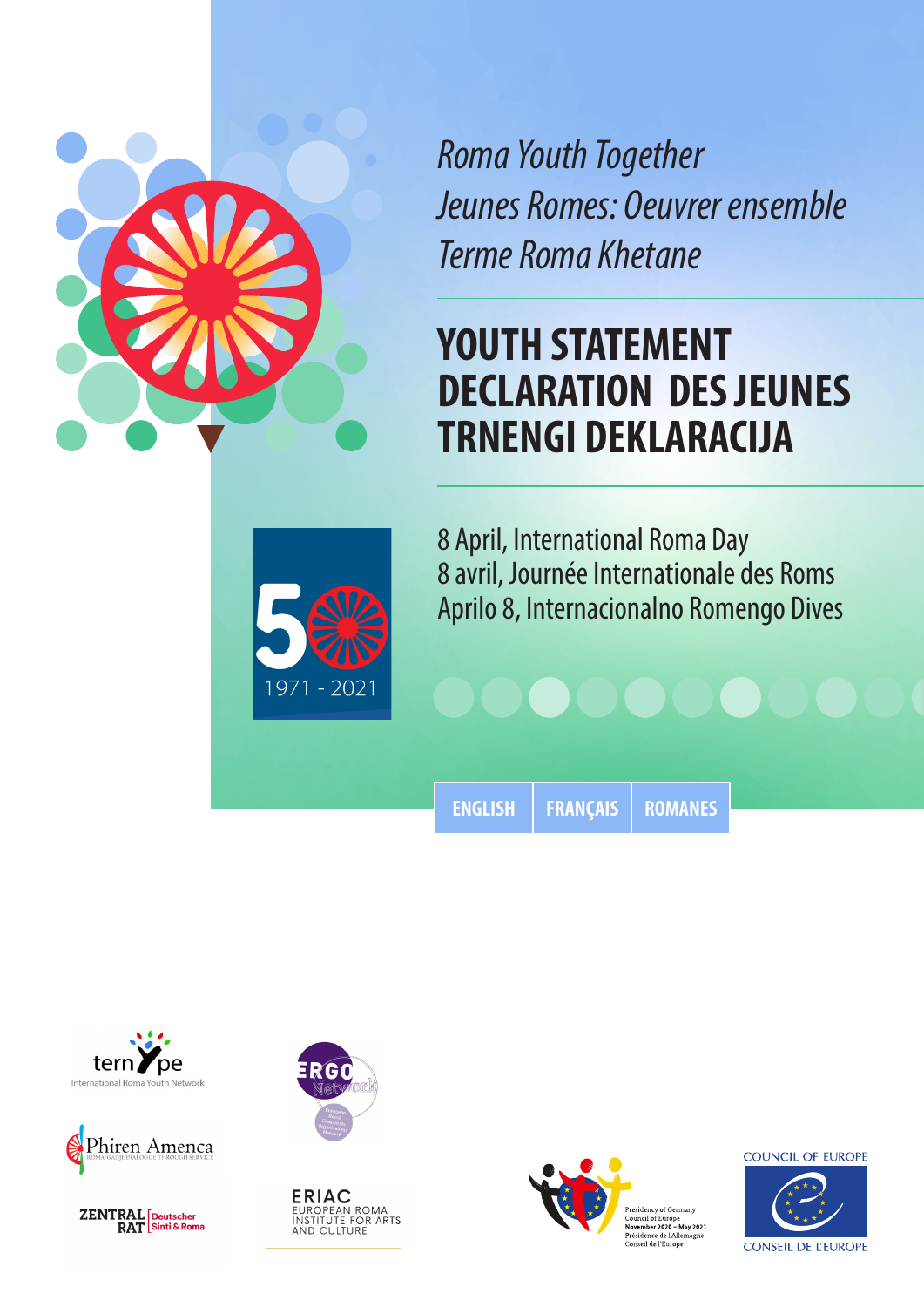

## <span id="page-1-0"></span>**Youth Statement**

#### **on the occasion of April 8 - International Roma Day 2021**

As young people and representatives of Roma youth organisations networks we have met to share our experiences and together celebrate International Roma Day and the 50th anniversary of the first World Romani Congress. While the roots of Romani activism go back to the 19th century, 8 April 1971 constitutes a turning point for Roma communities around the world, when activists moved their struggle to the international arena. We take pride on the achievements of our elders, pioneers and predecessors of the Roma movement.

We acknowledge the efforts of the Council of Europe and its Youth Department towards Roma youth emancipation and empowerment, active youth participation and in combating antigypsyism. We especially welcome the Recommendation of the Committee of Ministers to member States on the inclusion of the history of Roma and Travellers in school curricula and teaching materials and the preparation of a future recommendation on Roma youth participation.

Roma arts and culture play a central role in restoring Roma dignity and challenging the predominantly negative image of Roma people among the majority. Roma arts and culture remain greatly under-represented in majority spaces and cultural narratives, both internationally and nationally. This supports dominant discourses and imagery that are negative and stereotypical. More Roma narratives and representations in public spaces are necessary to challenge antigypsyism. By including Roma arts, culture and history in future Roma-focused policies and measures, the Council of Europe member states will send a message that European and national cultural narratives should highlight Roma belonging, contributions and achievements.

We take pride on our history, arts and culture; their diversity enriches our communities and our societies.

We want Roma youth to have access to their own culture and have tools to enjoy and promote their cultural identity, history and dignity. We want to fight stigma associated with Roma and to prevent antigypsyism with alternative discourses rooted in self-representation and in Roma leadership

We express our concern about the continued neglect of several important aspects by policy makers when it comes to Roma youth inclusion.

We express our deep concern about the rise of antigypsyism, anti-Roma rhetoric and violent attacks against Roma in Europe, which are supported by some political movements, populist politicians and irresponsible media. Antigypsyism remains a greater challenge in today's Europe and for young Roma people in our countries. The most frequent concerns for Roma youth are related to racism and discrimination together with access to education, training and schooling.

Since the beginning of the Covid-19 pandemic, Roma settlements have been cordoned off, water supplies have been partially cut off, and people have been barred from food and medical supplies. Violent attacks by the police and gendarmerie have occurred several times on Roma communities in the past months.

There is still a lack of knowledge among the majority of society about Roma history, culture, antigypsyism and the Roma Genocide that took place during World War II. Until today the Roma Holocaust still does not form part of the canon of European history and remains largely unknown. In 2015, the European Parliament passed a Resolution declaring 2 August as "European Roma Holocaust Memorial Day" in memory of the at least 500,000 Roma exterminated during the Second World War by the Nazi and other regimes and their allies. Despite this, many governments have not yet officially recognised the historical facts and a common historical responsibility. The Council of Europe should ensure that the Recommendation of the Committee of Ministers to member States on the inclusion of the history of Roma and Travellers in school curricula and teaching materials is implemented.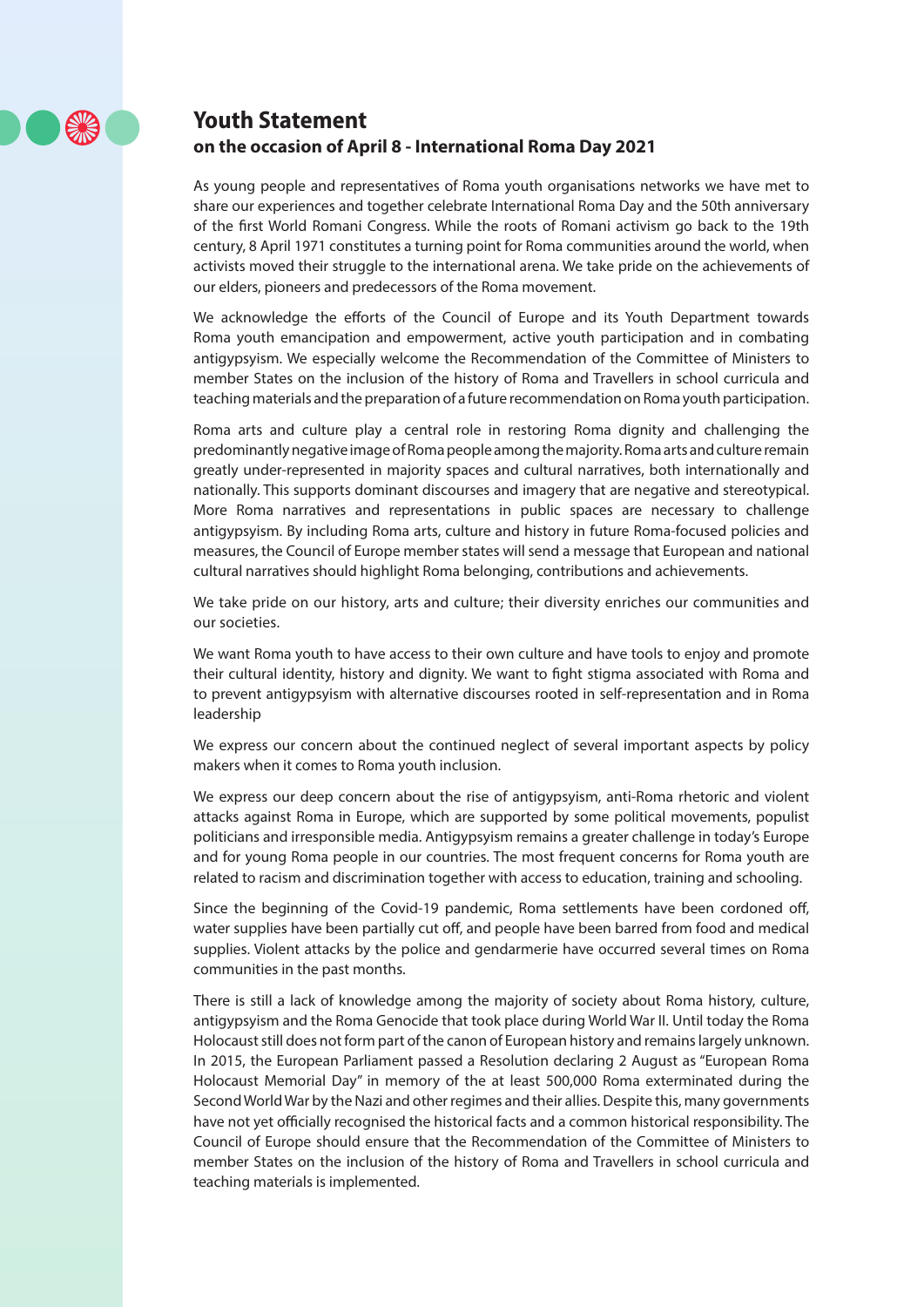Social and economic exclusion has just been deepened by the Covid-19 pandemic, as many Roma students found themselves unable to access online education, due to absent infrastructure and equipment (the digital divide), while in the long run it still represents the biggest challenge for Roma youth participation and results in political and cultural exclusion as well.

Roma youth are part of the largest and youngest ethnic minority in Europe and strive for economic empowerment and participation. We insist that all necessary measures are taken and funded in order to encourage their economic and educational efforts and enable them to access national labour markets. We want to see Roma youth entrepreneurship highlighted and promoted as an important aspect that could not only contribute to economic empowerment but also strengthen the path of social inclusion and active citizenship of young Roma.

We call on the Council of Europe member States to seek active dialogue with Roma youth organisations and to ensure lasting mechanisms of empowerment and participation of young Roma. We call on national governments to allocate national and European funding to invest in Roma youth organisations as engines of change

Many Roma young people experience multiple discrimination that hinders their human rights; this concerns, among others, LGBTQIA+ Roma, Roma girls, Roma migrants and Roma with disabilities.

Acknowledging the great vulnerability of these groups, targeting them with special and complex measures and providing mechanisms to empower them and fight inequalities within and outside of Roma communities is an important challenge, which deserves to be addressed in all EU and national mainstream policies. Approaches that take into account intersectional identities are necessary.

We call on the Council of Europe:

- to improve the good practice of Roma youth involvement and expertise in processes of policy making.
- to improve the coordination of policies concerning Roma youth among European institutions and stakeholders and to improve the communication between these institutions.
- to invest in strengthening the capacity and structures of Roma youth organisations.
- to enable the monitoring of policies being implemented by setting up a permanent working group consisting of Roma youth.
- to call on member states to make Roma Youth a priority within National Roma Strategies. Roma youth organisations must be involved in the National Roma Platforms and in important consultation mechanisms concerning Roma and youth issues.
- to emphasise the importance of double mainstreaming including Roma issues in youth policies and youth issues in Roma policies and to encourage the European Youth Forum and National Youth Councils to ensure the meaningful participation of Roma youth individuals and organisations in their mainstream structures.

We demand a return to the values that have enriched Europe. These values such as solidarity, respect for diversity and human rights need to be continuously and consistently respected. European society can only be powerful if it has a strong Roma youth. Therefore, all relevant policy measures must be framed by, with and for Roma Youth in respectful and equal cooperation with non-Roma youth and the majority societies as a whole.

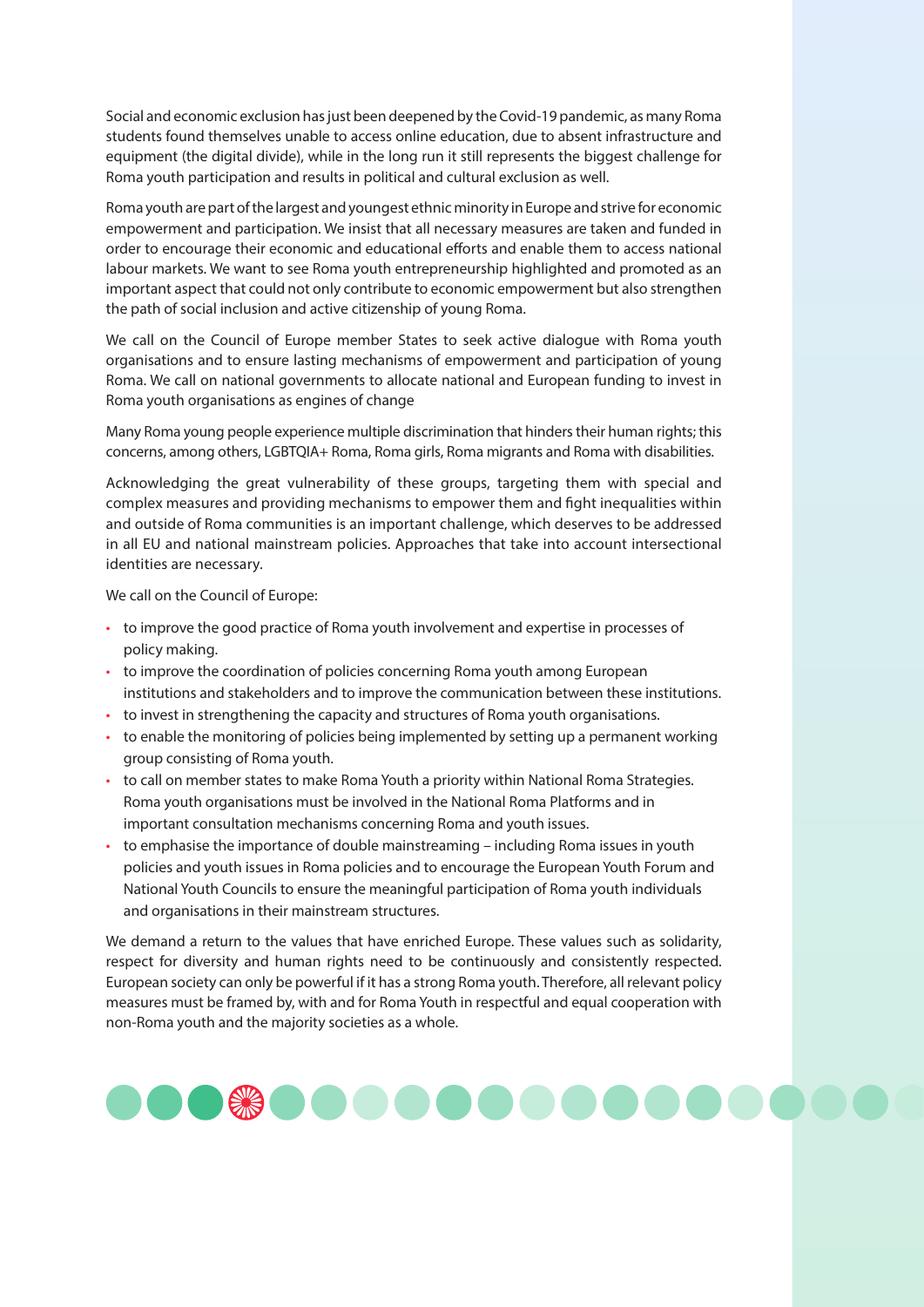

## <span id="page-3-0"></span>**Déclaration des jeunes à l'occasion de la Journée internationale des Roms, le 8 avril 2021**

Nous, jeunes représentants de réseaux d'organisations de la jeunesse Rom, sommes réunis pour partager nos expériences et célébrer ensemble la Journée internationale des Roms et le 50<sup>e</sup> anniversaire du premier Congrès mondial des Roms. Si le militantisme rom remonte au XIX<sup>e</sup> siècle, le 8 avril 1971 constitue un tournant pour les communautés roms du monde entier car c'est à cette date que les militants ont porté leur combat sur la scène internationale. Nous sommes fiers de tout ce qui a été accompli par nos aînés et prédécesseurs, pionniers du mouvement rom.

Nous reconnaissons les efforts déployés par le Conseil de l'Europe et son Service de la jeunesse en faveur de l'émancipation, de l'autonomisation et de la participation active des jeunes Roms, ainsi que dans la lutte contre l'antitsiganisme. Nous nous félicitons en particulier de la Recommandation du Comité des Ministres aux États membres sur l'intégration de l'histoire des Roms et des Gens du voyage dans les programmes scolaires et les matériels pédagogiques et des travaux préparatoires à une recommandation sur la participation des jeunes Roms.

Les arts et la culture roms jouent un rôle central pour restaurer la dignité des Roms et combattre l'image en grande partie négative du peuple rom dans la population majoritaire. Les arts et la culture roms restent largement sous représentés dans les espaces majoritaires et les récits culturels, aussi bien au niveau international que national, ce qui conforte l'imagerie et les discours dominants, qui sont négatifs et stéréotypés. Il faut davantage de récits et de représentations roms dans les espaces publics pour combattre l'antitsiganisme. En incluant les arts, la culture et l'histoire roms dans les futures politiques et mesures axées sur les roms qui seront élaborées, les États membres du Conseil de l'Europe signifieront clairement qu'il est important que le récit culturel européen et celui des différents pays mettent en valeur l'appartenance à l'identité rom, ses contributions et ses réalisations.

Nous sommes fiers de notre histoire, de nos arts et de notre culture. Leur diversité est une richesse pour nos communautés et nos sociétés.

Nous voulons que les jeunes Roms aient accès à leur propre culture et qu'ils disposent des outils nécessaires pour apprécier et promouvoir leur identité culturelle, leur histoire et leur dignité. Nous voulons combattre les stigmates associés aux Roms et prévenir l'antitsiganisme au moyen de discours alternatifs ancrés dans la représentation de soi et le leadership rom.

Nous nous inquiétons de constater que les décideurs politiques continuent de négliger plusieurs aspects importants de l'inclusion de la jeunesse rom.

Nous exprimons notre profonde inquiétude face à la montée de l'antitsiganisme, de la rhétorique anti-Roms et des attaques violentes contre les Roms en Europe, qui reçoivent le soutien de certains mouvements politiques, de responsables politiques populistes et de médias irresponsables. L'antitsiganisme reste un problème de taille dans l'Europe d'aujourd'hui et pour les jeunes Roms de nos pays. Les sujets de préoccupation les plus fréquents des jeunes Roms sont liés au racisme et à la discrimination, ainsi qu'à l'accès à l'éducation, à la formation et à l'instruction.

Depuis le début de la pandémie de covid-19, des camps roms ont été bouclés, l'eau y a été partiellement coupée et des personnes n'ont pas pu s'approvisionner en produits alimentaires et en médicaments. De violentes attaques contre des communautés roms ont été commises à plusieurs reprises ces derniers mois par la police et la gendarmerie.

La majorité de la société ne sait toujours rien de l'histoire et de la culture rom, de l'antitsiganisme et du génocide des Roms pendant la Seconde Guerre mondiale. Aujourd'hui, le génocide des Roms n'est toujours pas entré dans l'histoire officielle de l'Europe et reste largement ignoré. En 2015, le Parlement européen a adopté une résolution déclarant le 2 août Journée européenne de commémoration de l'Holocauste des Roms, en mémoire des Roms exterminés pendant la Seconde Guerre mondiale par les nazis, d'autres régimes et leurs alliés, et dont le nombre se monte au moins à 500 000. Pourtant, de nombreux États n'ont toujours pas reconnu officiellement les faits historiques, ni leur responsabilité historique commune. Le Conseil de l'Europe devrait faire en sorte que la Recommandation du Comité des Ministres aux États membres sur l'intégration de l'histoire des Roms et/ou des Gens du voyage dans les programmes scolaires et les matériels pédagogiques soit mise en œuvre.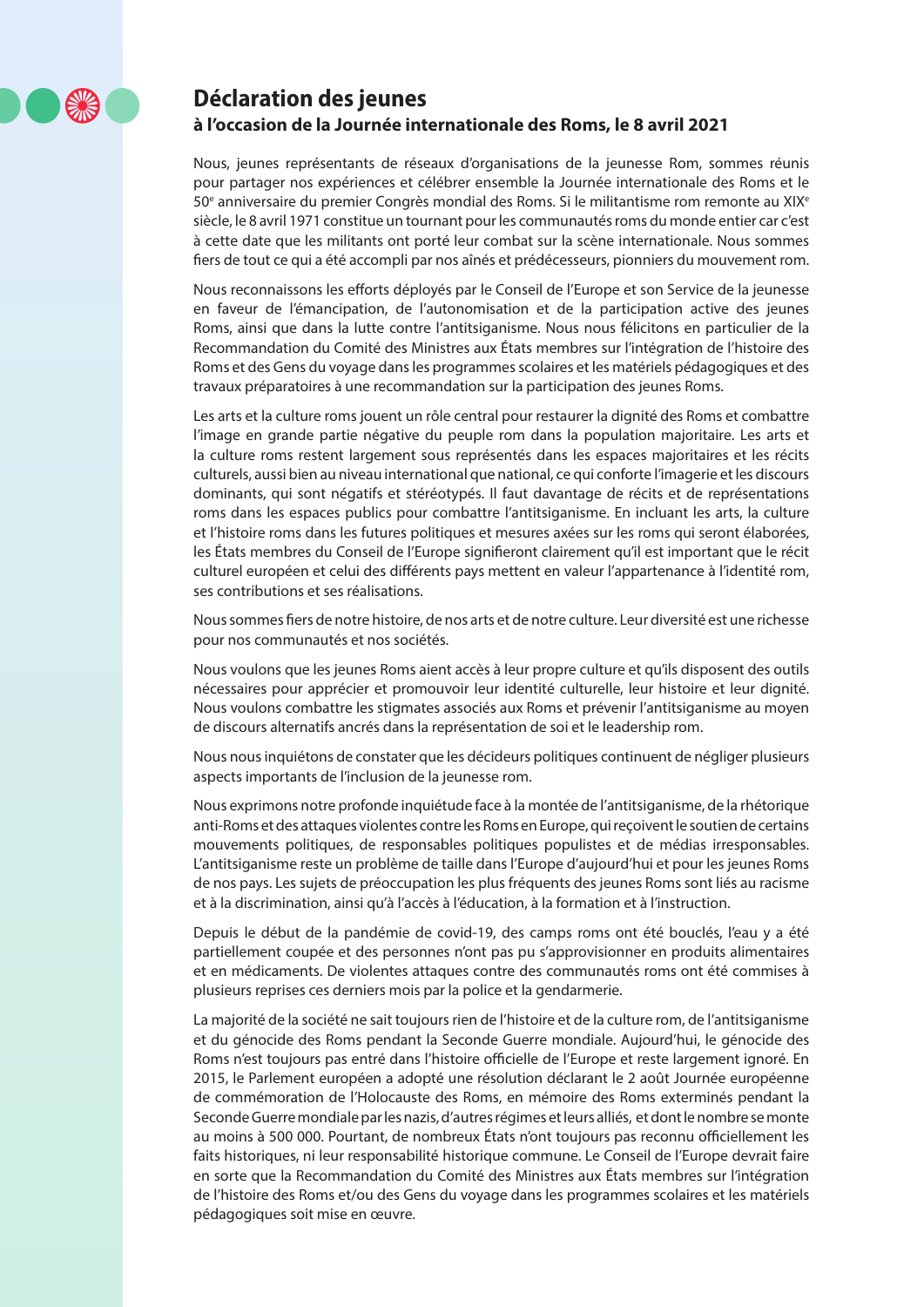L'exclusion sociale et économique s'est accrue tout récemment sous l'effet de la pandémie de covid-19, de nombreux élèves roms s'étant trouvés dans l'impossibilité d'accéder au cours en ligne par manque d'infrastructures et d'équipements (fracture numérique). À long terme, cette exclusion reste le principal obstacle à la participation des jeunes Roms et entraîne également leur exclusion politique et culturelle.

Les jeunes Roms, qui font partie de la minorité ethnique la plus nombreuse et la plus jeune d'Europe, cherchent à pouvoir participer à la vie économique et à parvenir à leur autonomisation dans ce domaine. Nous demandons avec insistance que toutes les mesures nécessaires soient prises et financées pour soutenir leurs efforts en matière éducative et économique et pour leur ouvrir l'accès aux marchés du travail nationaux. Nous voulons que le jeune entrepreneuriat rom soit mis en valeur et encouragé comme un élément important, capable non seulement de contribuer à l'autonomisation économique mais aussi de consolider la voie vers l'inclusion sociale et la citoyenneté active des jeunes Roms.

Nous appelons les États membres du Conseil de l'Europe à chercher à nouer un dialogue actif avec les organisations de jeunesse roms et à assurer la mise en place de dispositifs durables pour l'autonomisation et la participation des jeunes Roms. Nous appelons les gouvernements nationaux à consacrer des fonds nationaux et européens à l'investissement dans les organisations de jeunesse roms, qui sont des moteurs du changement.

De nombreux jeunes Roms subissent de multiples discriminations qui portent atteinte à leurs droits humains ; c'est notamment le cas des LGBTQIA+ roms, des filles roms, des migrants roms et des handicapés roms.

Reconnaître la grande vulnérabilité de ces groupes, les cibler au moyen de mesures spéciales et complexes et établir des mécanismes pour les autonomiser et lutter contre les inégalités à l'intérieur même des communautés roms et en dehors est un défi important qui mérite d'être relevé dans toutes les politiques générales nationales et celles de l'UE. Il faut des approches qui prennent en compte les identités intersectionnelles.

Nous appelons le Conseil de l'Europe :

- à améliorer la bonne pratique consistant à associer les jeunes Roms et leur expertise aux processus d'élaboration des politiques ;
- à améliorer la coordination des politiques concernant les jeunes Roms entre les institutions et les parties prenantes au niveau européen et à améliorer la communication entre ces institutions ;
- à investir dans le renforcement des capacités et des structures des organisations de jeunesse roms ;
- à permettre le suivi des politiques mises en œuvre en établissant un groupe de travail permanent constitué de jeunes Roms ;
- à demander aux États membres de faire de la jeunesse rom une priorité des stratégies nationales d'intégration des Roms, à associer les organisations de jeunesse roms aux plateformes nationales pour les Roms et aux mécanismes de consultation importants pour les questions relatives aux Roms et à la jeunesse ;
- à souligner l'importance d'une double intégration celle des questions relatives aux Roms dans les politiques de jeunesse et celle des questions relatives à la jeunesse dans les politiques en faveur des Roms – et à encourager le Forum européen de la jeunesse et les conseils nationaux de jeunesse à assurer la participation significative de jeunes Roms et de leurs organisations dans leurs structures à vocation généraliste.

Nous demandons un retour aux valeurs qui ont enrichi l'Europe. Ces valeurs, telles que la solidarité, le respect de la diversité et les droits de l'homme, doivent être respectées en permanence et de manière cohérente. La société européenne ne peut être forte que si la jeunesse rom est forte. Par conséquent, toutes les mesures politiques pertinentes doivent être conçues par, avec et pour les jeunes Roms, dans une coopération respectueuse et égalitaire avec la jeunesse non rom et la société majoritaire.

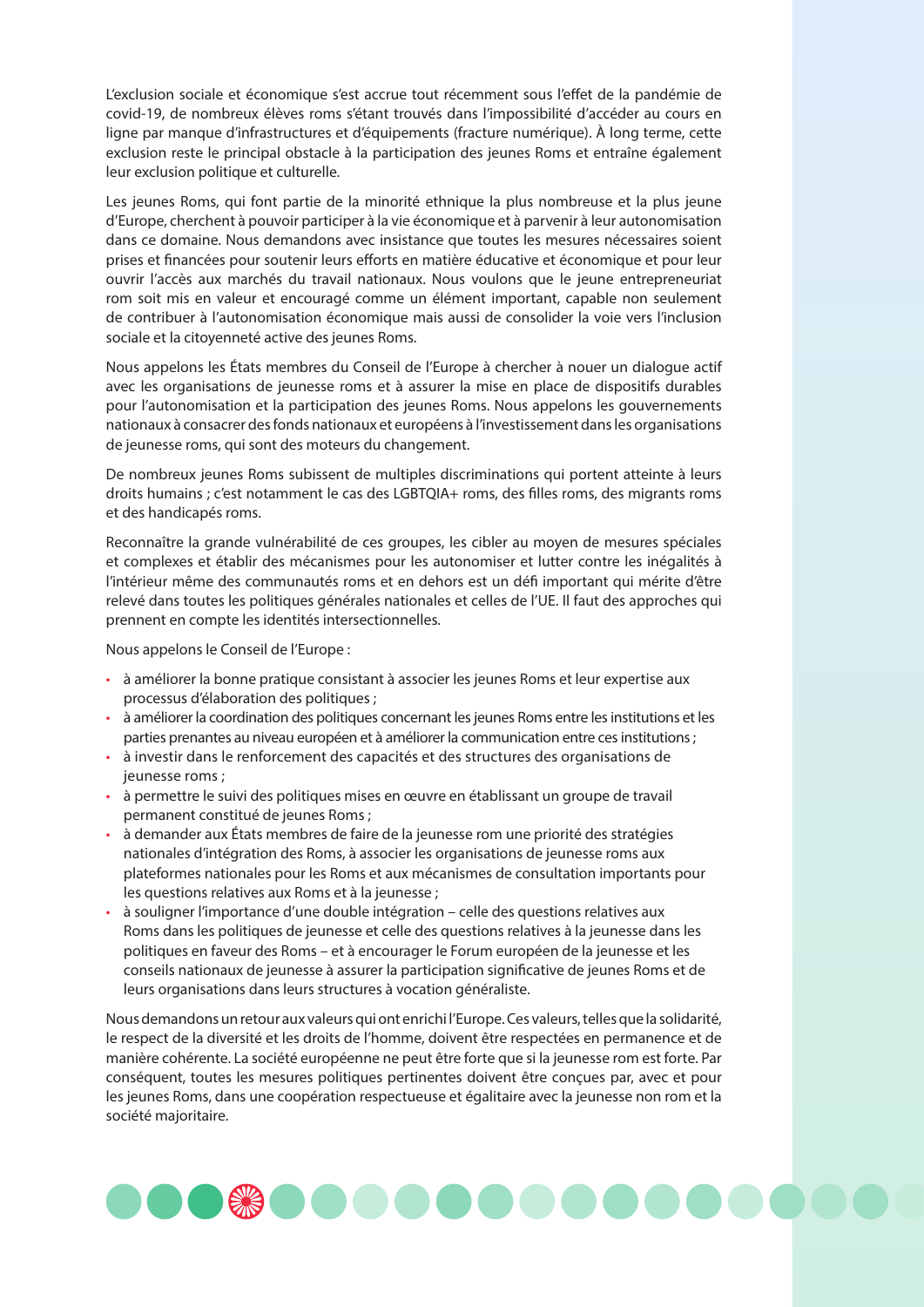

## <span id="page-5-0"></span>**Trnengi Deklaracija**

#### **vash okazija pe Aprilo 8 – Internacionalno Romengo Dives 2021**

Sar terne manusha thaj reprezentantura katar e terne Romane organizacijengi drakhina amen arakhlam amen te ulavas amare experience thaj khetane te keras o Internacionalno Romengo Dives thaj 50 bersha kotar o avguno Romano Lumako Kongreso. Dzikote e darhia katar o Romano aktivizmo si kotar o 19-to shelbershipe, 8-to Aprilo 1971 bersh, kodo si vi preiranibasko punkto vash e Romengere komunitetura trujal sasti luma, kana e aktivistura peskoro mishkipe chutine ande internacionalno arena. Amen sem barikane vash kodo so resline amare phureder, e pionerura ande amaro Romengo mishkipe.

Amen prendzares zor so o Europako Konsilo thaj olesko Ternengo Departmento kerdas vash e terne Romengi emancipacija thaj zuraripe, aktivno participacija thaj ano maripe mamuj o anticiganizmo. Amen specijalno phenas mishtoavibe vash e Ministerongo Komitetoski Rekomandacija dzi pe Thema membrura vash inkluzija pe Romengi thaj Phirutnengi historijaki inkluzija ande shkolakere kurikulumija thaj sichovipaskere materijalura, vi vash e majodorutni rekomandacija pe terne Romengi participacija.

O Romano arti thaj kultura khelen centralno rola ande keribe Romengo digniteto thaj ano maripe mamuj o predominantno negativno imazho pe Romane manusha kotar e mazhoriteta. O Romano arti vi kultura vi dureder naj laches reprezentirimi ande mazhoritetakere thana thaj kulturakere narativura, vi nacionalno, vi internacionalno. Kodo anel dzi pe dominantno diskursura thaj imazhura save so butivar si negativno thaj stereotipikane. Trubuj amen buteder Romane narativura thaj reprezentiribe ande publikane than ate shaj zurales te maras amen mamuj o anticiganizmo. Kodolesar so ka len andre vi o Romano arti, kultura vi historija ande majodorutne politike thaj aktivipa fodusirime upral e Roma, e Europutne Konsiloskere thema membrura ka bichaven mesazho kaj e Europakere thaj e nacionalno kulturakere narativura trubuj te sikaven mishteder so si e Romengo, olengi kontribucija thaj so von resline dzi akak.

Amen sem barikane vash amari historija, arti thaj kultura; olengo diverziteto barvalkerena amare komuniteton thaj amare societen.

Amen khamas e terne Romen te ovel lokheder avipe dzi pe korkore pengi kultura thaj te ovel olen instrumentura te te loshan, sar vi te promovirinen pengo kulturako identiteto, historija thaj barikanipe. Amen khamas te maras amen mamuj i stigma pashe phangli e Romencar thaj te kereas prevencija pe anticiganizmo alternativno diskursencar bazirime upral korkorutnoreprezentiribe thaj upral legaripe korkore Romendar.

Amen sikavas amari grizha vash kodo so kontinuirime na lela pes sama vash nekobor importantno aspektura kotar kadala so keren e politike kana vorbil pes vash e terne Romengi inkluzija.

Amen sikavas amari hor briga vash sa bareder anticiganizmo, anti-Romani retorika thaj violentno atakura upral e Roma ande Europa, save si azhutisarde kotar varesaave politikane mishkipa, populistikane politichara thaj biresponsibilitatekere mediumija. O anticiganizmo vi dureder achola baro problem ande adadzivesutni Europa vi vash e terne Roma an amare thema. E majfrekvetno brigi vash e terne Roma si phangle e rasizmosar thaj e diskriminacijasar, khetane e lokheder avipasar dzi pe edukacija, treningo thaj shkolaripe.

Momentostar kana astardas i Covid-19 pandemija, e Romane mahale sasa phangline, o paj pijbaske sasa chinavdo thaj e manushenge chi delas pes habe thaj medicinakere draba. Pe nekobor nakhle chona ande Romane komunitetura nekobor drom sikavdine pes atakura kerdine kotar e policajtura thaj zhandarmura.

Vi dureder, e societakiri mazhoriteta na dzanela but vash e Romani historija, kultura, anticiganizmo thaj e Romengo Genocido so kerdas pes pe Dujto Lumako Maripe. Dzi pe adadzives, e Romengo Holokausto naj kotor katar kanuni pe Europutni historija thaj dureder achol bidzangli. Ko 2015 bersh, e Europako Parlamento nakhavdas e Deklaracija kolasar o 2-to Augusto si prendzardo sar "Europutno Roma Holokaustesko Memorijalno Dives" sar memorija kaj majcera 500,000 Roma si murdardine ano Dujto Lumako Maripe kotar e Nacistongere vi javere rezhimodar thaj olengere